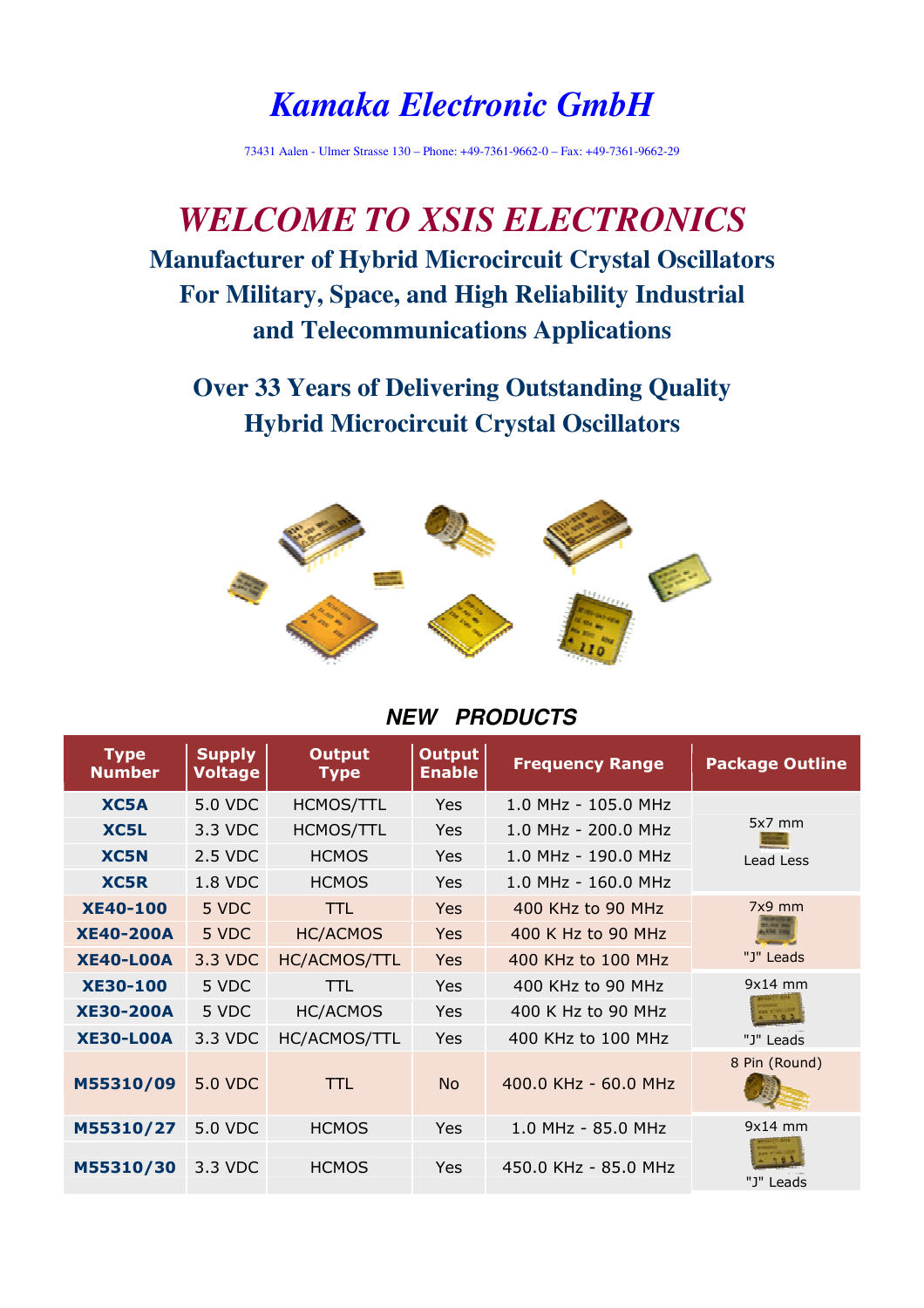#### **PRODUCT HIGHLIGHTS**

- **QPL TO MIL-PRF-55310** 
	- **883B SCREENING**
- **CUSTOM HI-REL SCREENING**
- **TTL CMOS AC/HCMOS GATED ECL** 
	- **COMPLEMENTARY OUTPUTS**
	- **MULTIPLE FREQUENCY OUTPUTS** 
		- **WIDE FREQUENCY RANGES**
- **VARIETY OF FREQUENCY STABILITIES** 
	- **MULTIPLE TEMPERATURE RANGES** 
		- **DUAL IN-LINE PACKAGE** 
			- **TO (Round) PACKAGE**
- **LEADLESS CHIP CARRIER ( Surface Mount )** 
	- **"J" LEAD PACKAGE (Surface Mount )**
- **"GULL WING" LEADS PACKAGE ( Surface Mount )**
- **RESISTANCE WELDED, HERMETICALLY SEALED** 
	- **HIGH SHOCK & VIBRATION DESIGNS**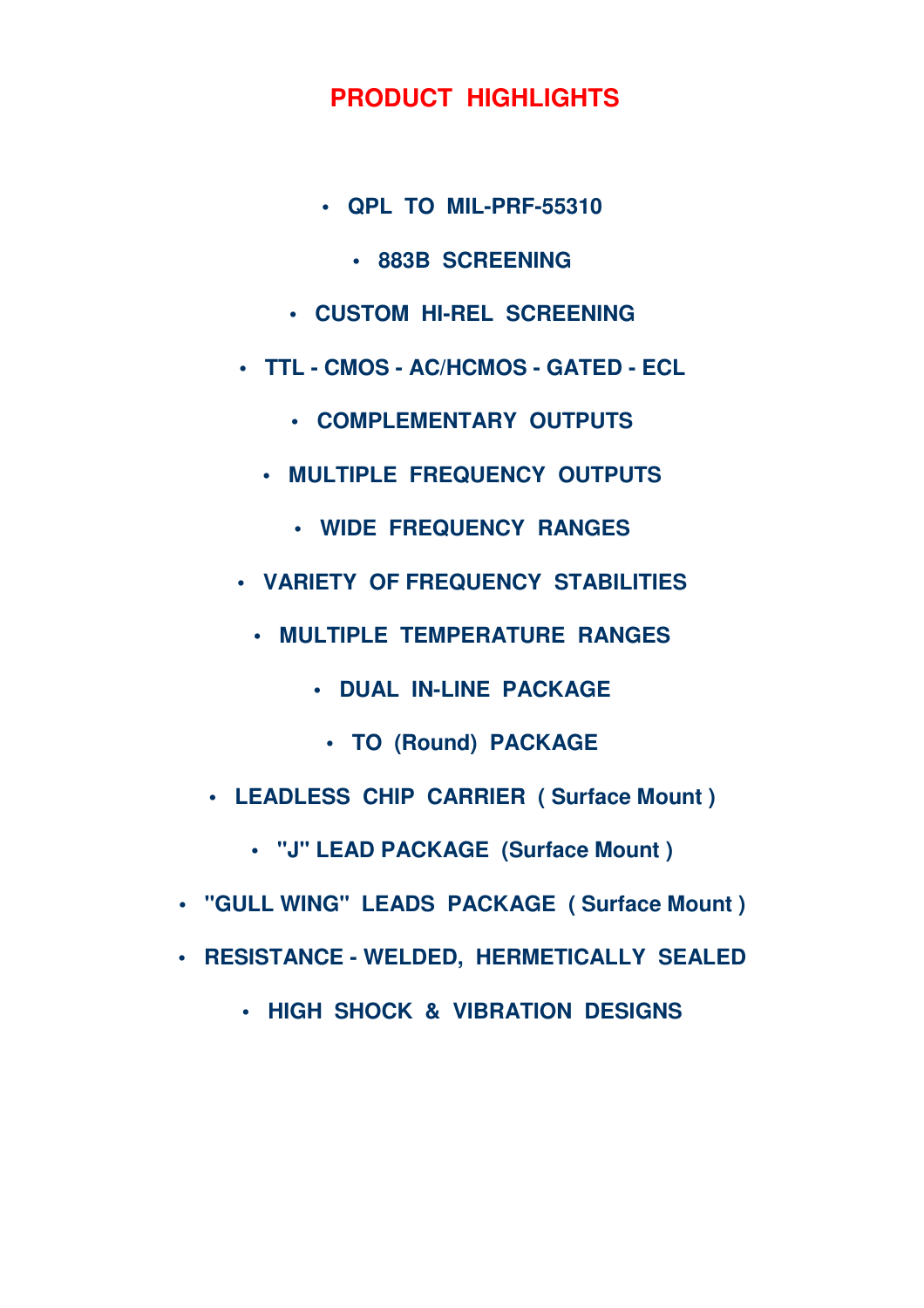# **STANDARD PRODUCTS**

| <b>Type</b><br>No. | <b>Supply</b><br><b>Voltage</b> | <b>Output</b><br><b>Type</b> | <b>Output</b><br><b>Enable</b> | <b>Frequency</b><br><b>Range</b> | <b>Package</b><br><b>Outline</b> |
|--------------------|---------------------------------|------------------------------|--------------------------------|----------------------------------|----------------------------------|
| XC5A               | 5.0 VDC                         | <b>HCMOS/TTL</b>             | <b>YES</b>                     | 1.0 MHz - 105.0 MHz              |                                  |
| XC5L               | 3.3 VDC                         | <b>HCMOS/TTL</b>             | <b>YES</b>                     | 1.0 MHz - 200.0 MHz              | $5 \times 7$ mm                  |
| <b>XC5N</b>        | 2.5 VDC                         | <b>HCMOS</b>                 | <b>YES</b>                     | 1.0 MHz - 190.0 MHz              | Lead Less                        |
| <b>XC5R</b>        | <b>1.8 VDC</b>                  | <b>HCMOS</b>                 | <b>YES</b>                     | 1.0 MHz - 160.0 MHz              |                                  |
| <b>XE40-100</b>    | 5 VDC                           | <b>TTL</b>                   | Yes                            | 400 KHz to 90 MHz                | $9 \times 7$ mm                  |
| <b>XE40-200A</b>   | 5 VDC                           | <b>HC/ACMOS</b>              | Yes                            | 400 KHz to 90 MHz                |                                  |
| <b>XE40-LOOA</b>   | 3.3 VDC                         | HC/ACMOS/TTL                 | Yes                            | 400 KHz to 100 MHz               | "J" Leads                        |
| <b>XE30-100</b>    | 5 VDC                           | <b>TTL</b>                   | Yes                            | 400 KHz to 90 MHz                | $9 \times 14$ mm                 |
| <b>XE30-200A</b>   | 5 VDC                           | <b>HC/ACMOS</b>              | Yes                            | 400 KHz to 90 MHz                |                                  |
| <b>XE30-LOOA</b>   | 3.3 VDC                         | HC/ACMOS/TTL                 | Yes                            | 400 KHz to 100 MHz               | "J" Leads                        |
| <b>X100</b>        | 5 VDC                           | <b>TTL</b>                   | Yes                            | 60 Hz to 90 MHz                  |                                  |
| <b>M100</b>        | 5 VDC                           | <b>TTL</b>                   | <b>No</b>                      | 60 Hz to 90 MHz                  |                                  |
| <b>E100</b>        | 5 VDC                           | <b>TTL</b>                   | <b>No</b>                      | 60 Hz to 90 MHz                  | 14 Pin DIP                       |
| <b>X200A</b>       | 5 VDC                           | <b>HC/ACMOS</b>              | Yes                            | 5 Hz to 90 MHz                   |                                  |
| <b>X3200</b>       | 3.3 VDC                         | HC/ACMOS/TTL                 | Yes                            | 100 KHz to 100 MHz               |                                  |
| <b>XL00</b>        | 3.3 VDC                         | HC/ACMOS/TTL                 | Yes                            | 100 KHz to 100 MHz               |                                  |
| <b>X200</b>        | 5 to 15 VDC                     | <b>CMOS</b>                  | <b>No</b>                      | 1.5Hz to 12 MHz                  | 14 Pin DIP                       |
| <b>M200</b>        | 5 to 15 VDC                     | <b>CMOS</b>                  | <b>No</b>                      | 1.5Hz to 12 MHz                  |                                  |
| <b>E200</b>        | 5 to 15 VDC                     | <b>CMOS</b>                  | <b>No</b>                      | 1.5Hz to 12 MHz                  |                                  |
| <b>T100</b>        | 5 VDC                           | <b>TTL</b>                   | Yes                            | 60 Hz to 90 MHz                  |                                  |
| <b>T200</b>        | 5 to 15 VDC                     | <b>CMOS</b>                  | <b>No</b>                      | 1.5 Hz to 12 MHz                 | 4 Pin DIP                        |
| <b>T200A</b>       | 5 VDC                           | <b>HC/ACMOS</b>              | Yes                            | 5 Hz to 90 MHz                   |                                  |
| <b>T3200</b>       | 3.3 VDC                         | HC/ACMOS/ TTL                | Yes                            | 100 KHz to 100 MHz               |                                  |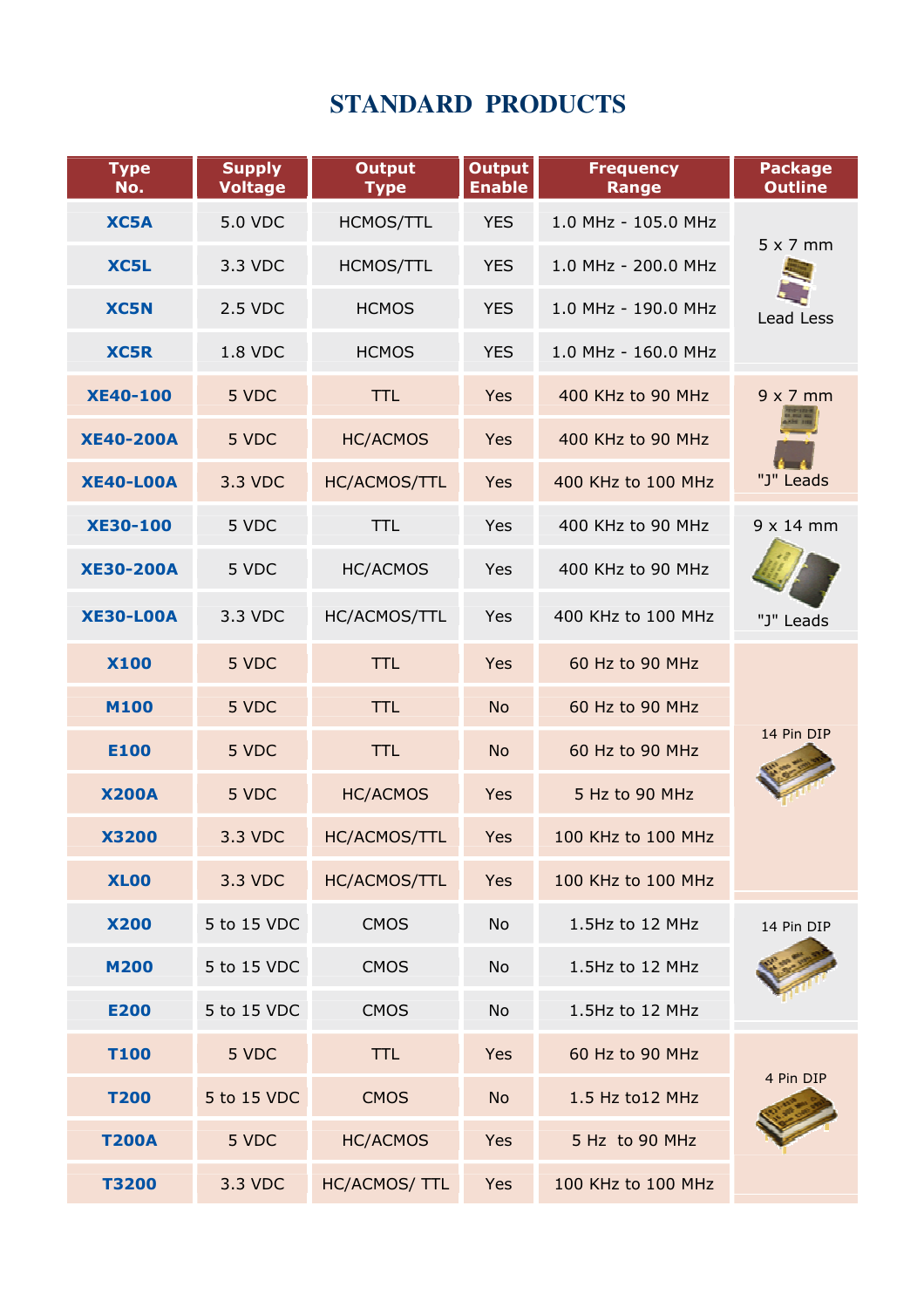| <b>XE20-100</b>   | 5 VDC      | <b>TTL</b>      | Yes        | 400 KHz to 90 MHz  | TO (Round)             |
|-------------------|------------|-----------------|------------|--------------------|------------------------|
| <b>XE20-200A</b>  | 5 VDC      | <b>HC/ACMOS</b> | <b>Yes</b> | 400 K Hz to 90 MHz |                        |
| <b>XE20-LOOA</b>  | 3.3 VDC    | HC/ACMOS/TTL    | Yes        | 400 KHz to 100 MHz |                        |
| <b>XE10-100</b>   | 5 VDC      | <b>TTL</b>      | <b>Yes</b> | 400 KHz to 90 MHz  | <b>LCC</b>             |
| <b>XE10-200A</b>  | 5 VDC      | <b>HC/ACMOS</b> | <b>Yes</b> | 400 KHz to 90 MHz  |                        |
| <b>XE10-3200</b>  | 3.3 VDC    | <b>HC/ACMOS</b> | <b>Yes</b> | 400 KHz to 100 MHz | <b>Surface Mount</b>   |
| <b>XE101-100</b>  | 5 VDC      | <b>TTL</b>      | Yes        | 400 KHz to 90 MHz  | "J" Leads              |
| <b>XE101-200A</b> | 5 VDC      | <b>HC/ACMOS</b> | Yes        | 400 KHz to 90 MHz  |                        |
| XE101-3200        | 3.3 VDC    | <b>HC/ACMOS</b> | Yes        | 400 KHz to 100 MHz | Surface Mount          |
| <b>XE102-100</b>  | 5 VDC      | <b>TTL</b>      | <b>Yes</b> | 400 KHz to 90 MHz  | <b>Gull Wing Leads</b> |
| <b>XE102-200A</b> | 5 VDC      | <b>HC/ACMOS</b> | <b>Yes</b> | 400 KHz to 90 MHz  |                        |
| XE102-3200        | 3.3 VDC    | <b>HC/ACMOS</b> | Yes        | 400 KHz to 100 MHz | <b>Surface Mount</b>   |
| <b>X300</b>       | $-5.2$ VDC | <b>ECL</b>      | <b>No</b>  | 10.0 to 240 MHz    | 14 Pin DIP             |
| <b>X300A</b>      | $-4.5$ VDC | <b>ECL</b>      | <b>No</b>  | 10.0 to 240 MHz    |                        |
| <b>T300</b>       | $-5.2$ VDC | <b>ECL</b>      | <b>No</b>  | 10.0 to 240 MHz    | 4 Pin DIP              |
| <b>T300A</b>      | $-4.5$ VDC | <b>ECL</b>      | <b>No</b>  | 10.0 to 240 MHz    |                        |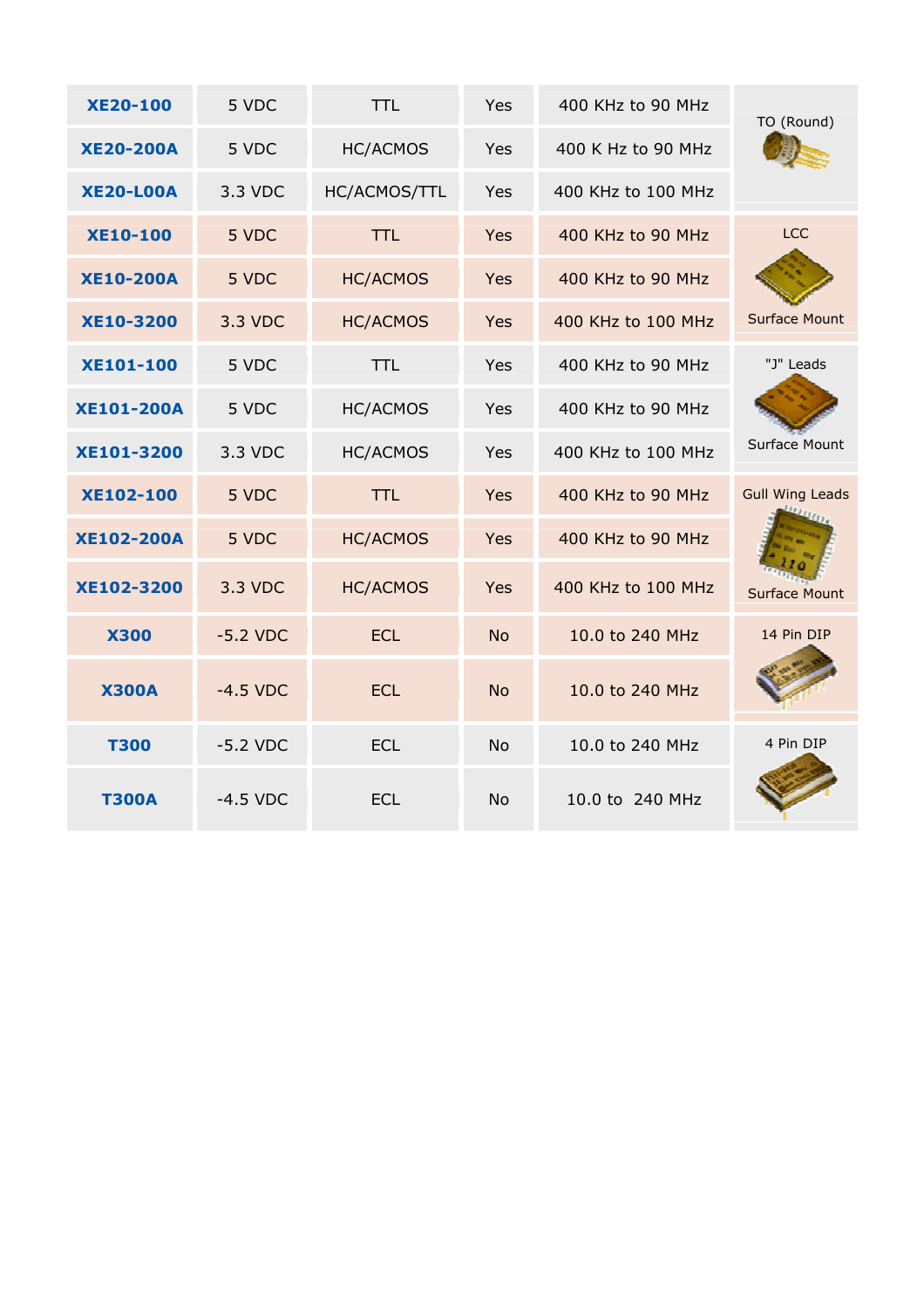# **QPL ( M55310 ) OSCILLATORS**

| <b>Type</b><br><b>Number</b> | <b>Supply</b><br><b>Voltage</b> | <b>Output</b><br><b>Type</b> | <b>Output</b><br><b>Enable</b> | <b>Frequency Range</b> | <b>Package Outline</b> |
|------------------------------|---------------------------------|------------------------------|--------------------------------|------------------------|------------------------|
| M55310/08                    | <b>5.0 VDC</b>                  | <b>TTL</b>                   | <b>No</b>                      | 100.0 Hz - 50.0 MHz    | 14 Pin<br><b>DIP</b>   |
| M55310/09                    | 5.0 VDC                         | <b>TTL</b>                   | <b>No</b>                      | 400.0 KHz - 60.0 MHz   | Round<br>8 Pin         |
| M55310/11 5 to 15 VDC        |                                 | <b>CMOS</b>                  | <b>No</b>                      | 50 KHz - 10.0 MHz      | 14 Pin<br><b>DIP</b>   |
| M55310/14                    | <b>5.0 VDC</b>                  | <b>TTL</b>                   | <b>No</b>                      | 100.0 Hz - 25.0 MHz    | 14 Pin<br><b>DIP</b>   |
| M55310/15 5 to 15 VDC        |                                 | <b>CMOS</b>                  | <b>No</b>                      | 5.25 Hz - 10.0 MHz     | 14 Pin<br><b>DIP</b>   |
| M55310/16                    | 5.0 VDC                         | <b>TTL</b>                   | <b>No</b>                      | 100.0 Hz - 80.0 MHz    | 14 Pin<br><b>DIP</b>   |
| M55310/17                    | <b>5.0 VDC</b>                  | <b>TTL (GATED)</b>           | Yes                            | 250.0 KHz - 50.0 MHz   | 14 Pin<br><b>DIP</b>   |
| M55310/18 5 to 15 VDC        |                                 | <b>CMOS</b>                  | <b>No</b>                      | 5.25 Hz - 15.0 MHz     | 14 Pin<br><b>DIP</b>   |
| M55310/19                    | <b>5.0 VDC</b>                  | <b>TTL</b>                   | <b>No</b>                      | 1.0 MHz - 60.0 MHz     | LCC<br>.485"Sq.        |
| M55310/26                    | 5.0 VDC                         | <b>HCMOS</b>                 | No                             | 10.0 KHz - 65.0 MHz    | <b>DIP</b><br>14 Pin   |
| M55310/26                    | <b>5.0 VDC</b>                  | <b>HCMOS</b>                 | <b>No</b>                      | 10.0 KHz - 65.0 MHz    | 4 Pin<br><b>DIP</b>    |
| M55310/27                    | 5.0 VDC                         | <b>HCMOS</b>                 | Yes                            | 1.0 MHz - 85.0 MHz     |                        |
| M55310/30                    | 3.3 VDC                         | <b>HCMOS</b>                 | Yes                            | 450.0 KHz - 85.0 MHz   | 9x14mm<br>"J" Leads    |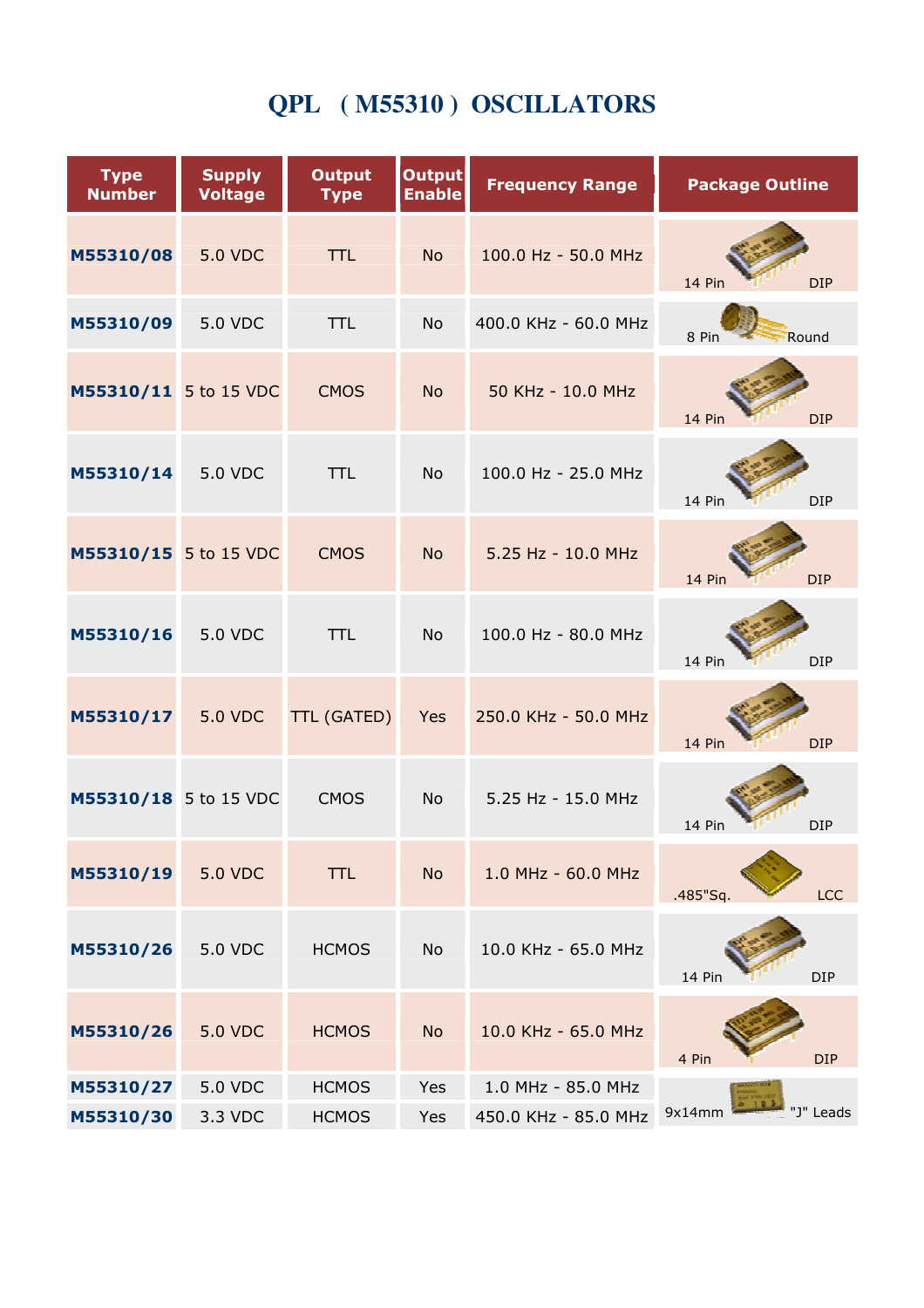### **CRYSTAL OSCILLATORS FOR SPACE APPLICATIONS**

Xsis Electronics is a leading supplier of Advance Design Rad-Hard Hybrid Crystal Oscillators for space applications. The following is a list of some of the space programs where Xsis oscillators have been used in flight hardware.

| <b>Program Name</b>       | <b>Description</b>                                 |
|---------------------------|----------------------------------------------------|
| <b>Spacebuss 3000B</b>    | <b>Alcatel Telecommunication Satellite Program</b> |
| Amos 3                    | <b>Israel Telecommunication Satellite</b>          |
| <b>Cryosat</b>            | <b>ESA Earth Observation Satellite</b>             |
| <b>HTV</b>                | <b>Japanese Space Vehicle to Space Station</b>     |
| <b>TerraSar-X</b>         | <b>German Earth Observation Satellite</b>          |
| <b>Tandem-X</b>           | <b>Second TerraSar-X</b>                           |
| <b>SMOS</b>               | <b>ESA Earth Observation Satellite</b>             |
| <b>Rapid Eye</b>          | <b>ESA Earth Observation Satellite</b>             |
| Lisa Pathfinder           | <b>ESA/NASA Earth Observation Satellite</b>        |
| <b>ISSR Mass Memory</b>   | <b>Japanese Project</b>                            |
| <b>Express AM33, AM44</b> | <b>Russian Telecommunication Satellite</b>         |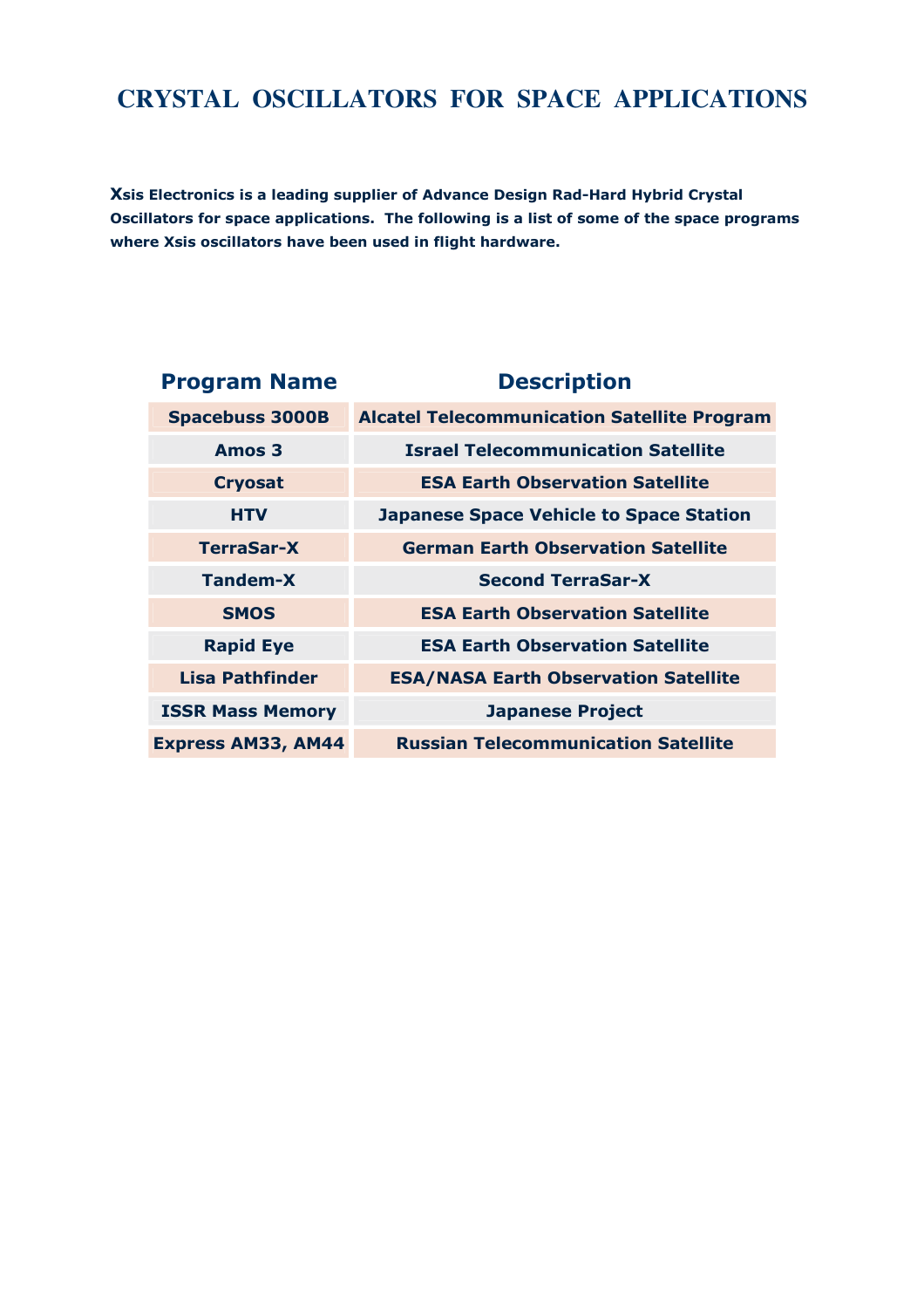## **STANDARD ENVIRONMENTAL SPECIFICATIONS**

Environmental Specifications are derived from MIL-PRF-55310 and are generally performed on a sampling basis for qualification to insure that all units in production meet or exceed the required specifications. This sampling method, coupled with Workmanship Standards to

MIL-PRF-38534, a Product Assurance Plan in accordance with MIL-STD-790 and a Quality System certified to ISO-9001, insures a superior product.

| <b>VIBRATION</b>                              | 0.06" DA, 30G Peak, 10 - 2000 Hz, MIL-STD-202,<br>Method 204, Cond. G |
|-----------------------------------------------|-----------------------------------------------------------------------|
| <b>SHOCK</b>                                  | 1/2 Sine, 1500G Peak, MIL-STD-883, Method 2002,<br>Cond. B            |
| <b>THERMAL SHOCK</b>                          | MIL-STD-202, Method 107, Cond. B                                      |
| <b>ALTITUDE</b>                               | MIL-STD-202, Method 105, Cond. C                                      |
| <b>MOISTURE RESISTANCE</b>                    | MIL-STD-202, Method 106, Vibration Sub cycle Omitted                  |
| <b>SALT SPRAY</b>                             | MIL-STD-883, Method 1009, Cond. A                                     |
| <b>CONSTANT ACCELERATION</b>                  | MIL-STD-883, Method 2001, 5000G                                       |
| <b>SOLDERABILITY</b>                          | MIL-STD-202, Method 208                                               |
| <b>RESISTANCE TO SOLDERING</b><br><b>HEAT</b> | MIL-STD-202, Method 210, Cond. C or B as Applicable                   |
| <b>RESISTANCE TO SOLVENTS</b>                 | MIL-STD-202, Method 215                                               |
| <b>INTERNAL WATER VAPOR</b><br><b>CONTENT</b> | <b>MIL-STD-883, Method 1018</b>                                       |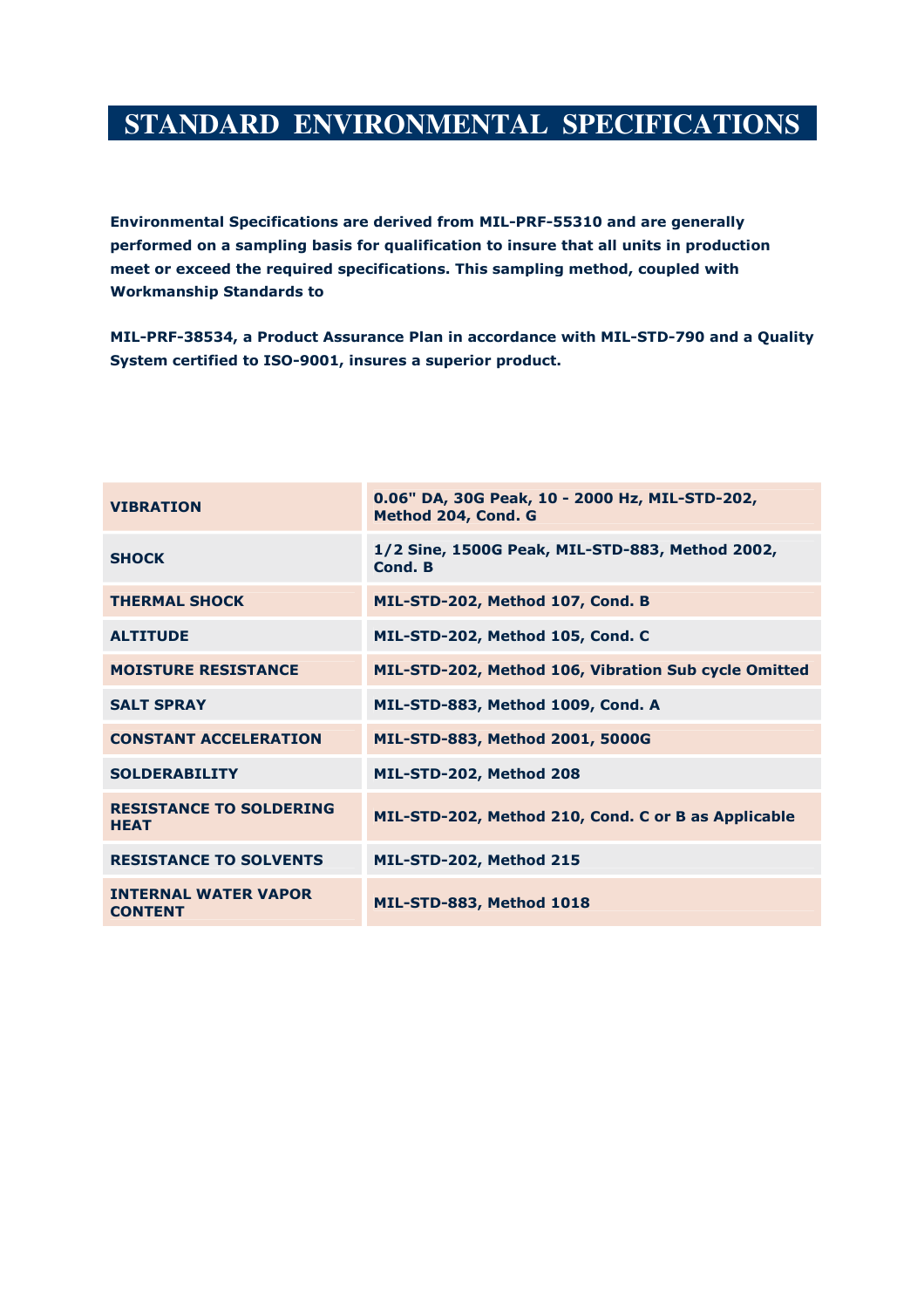#### **883B SCREENING**

#### **( Same as MIL-PRF-55310, Class B Screening )**

When 883B Screening is specified, Xsis oscillators are subjected to the following tests on a 100% basis. PDA for burn-in is in accordance with the requirements of MIL-PRF-55310 for Class B products.

| <b>Internal Visual</b>       | MIL-STD-883, Method 2017, Class B                                 |
|------------------------------|-------------------------------------------------------------------|
| <b>Stabilization Bake</b>    | MIL-STD-883, Method 1008, Cond. C, 24 Hours Minimum               |
| <b>Temperature Cycling</b>   | MIL-STD-883, Method 1010, Cond. B                                 |
| <b>Constant Acceleration</b> | MIL-STD-883, Method 2001, Cond. A, Y <sub>1</sub> only, (5000 G)  |
| Seal (fine & gross leak      | MIL-STD-883, Method 1014                                          |
| <b>Electrical Tests</b>      | MIL-PRF-55310, Class B                                            |
| <b>Burn-in</b>               | +125 °C, Nominal Supply Voltage & Burn-in Load, 160 Hours<br>Min. |
| <b>Electrical Tests</b>      | MIL-PRF-55310, Class B                                            |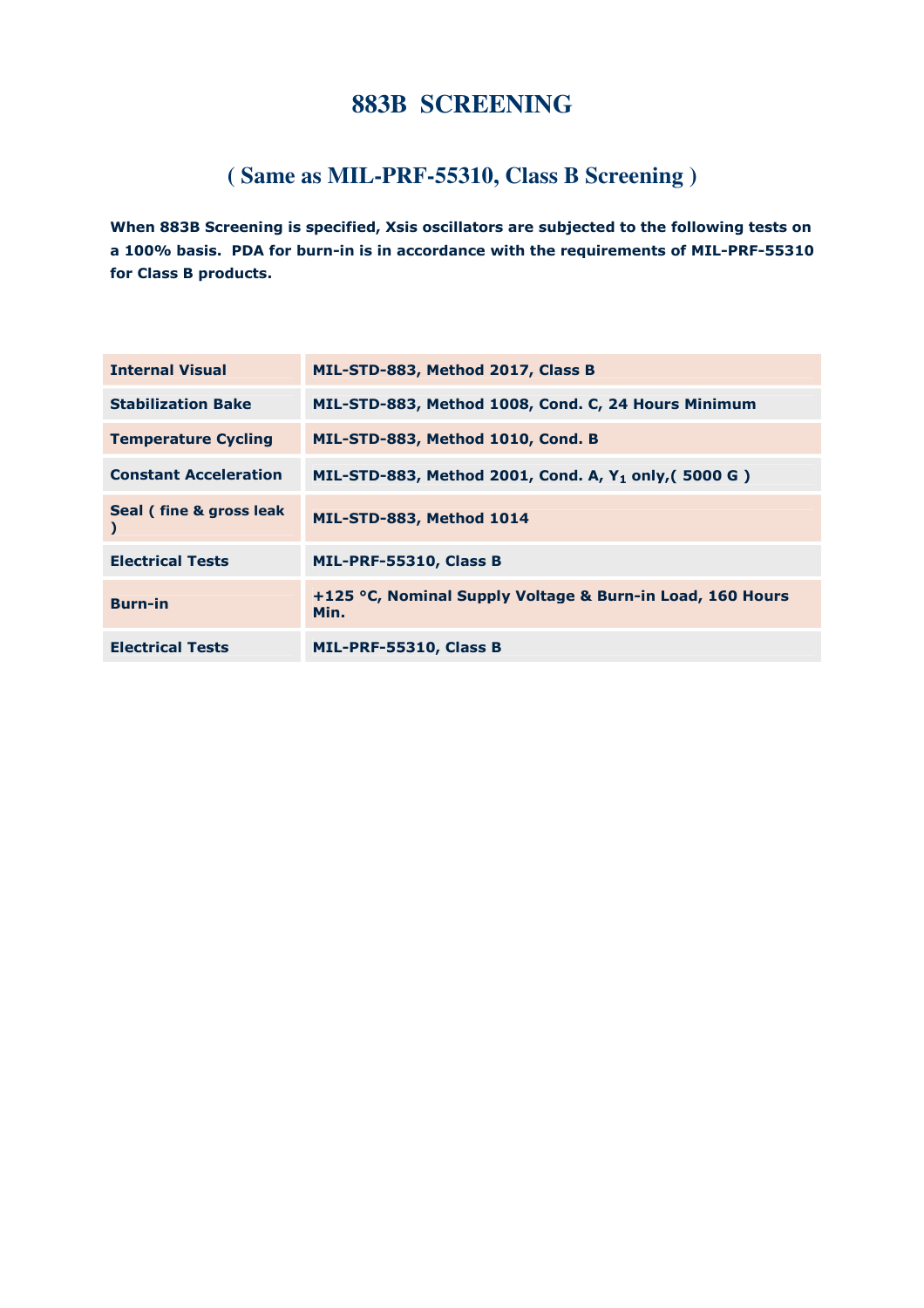#### **CUSTOM HI-REL SCREENING**

## **( Similar to MIL-PRF-55310, "Class S" Screening )**

When required by the customer, Xsis oscillators can be subjected to the following screening

tests on a 100% basis. PDA for burn-in & Non-Destruct Bond Pull are in accordance with the requirements of MIL-PRF-55310 for "class S" products.

| <b>Non-Destruct Bond</b><br>Pull   | MIL-STD-883, Method 2023 (PDA=2% or 1 wire whichever is<br>greater)          |
|------------------------------------|------------------------------------------------------------------------------|
| <b>Internal Visual</b>             | MIL-STD-883, Method 2017, Class "S", Except Class "B" for<br><b>Elements</b> |
| <b>Stabilization Bake</b>          | MIL-STD-883, Method 1008, Cond. C, 48 Hours Minimum                          |
| <b>Thermal Shock</b>               | MIL-STD-883, Method 1011, Cond. A                                            |
| <b>Temperature Cycling</b>         | MIL-STD-883, Method 1010, Cond. B                                            |
| <b>Constant Acceleration</b>       | MIL-STD-883, Method 2001, Cond. A, Y <sub>1</sub> only, (5000 G)             |
| Seal - fine & gross<br><b>leak</b> | MIL-STD-883, Method 1014                                                     |
| <b>PIND</b>                        | MIL-STD-883, Method 2020, Cond. A                                            |
| <b>Radiographic Insp.</b>          | MIL-STD-883, Method 2012                                                     |
| <b>Electrical Tests</b>            | MIL-PRF-55310, Class B                                                       |
| <b>Burn-in</b>                     | +125 °C, Nominal Supply Voltage & Burn-in Load, 320 Hours<br>Min.            |
| <b>Electrical Tests</b>            | MIL-PRF-55310, Class B                                                       |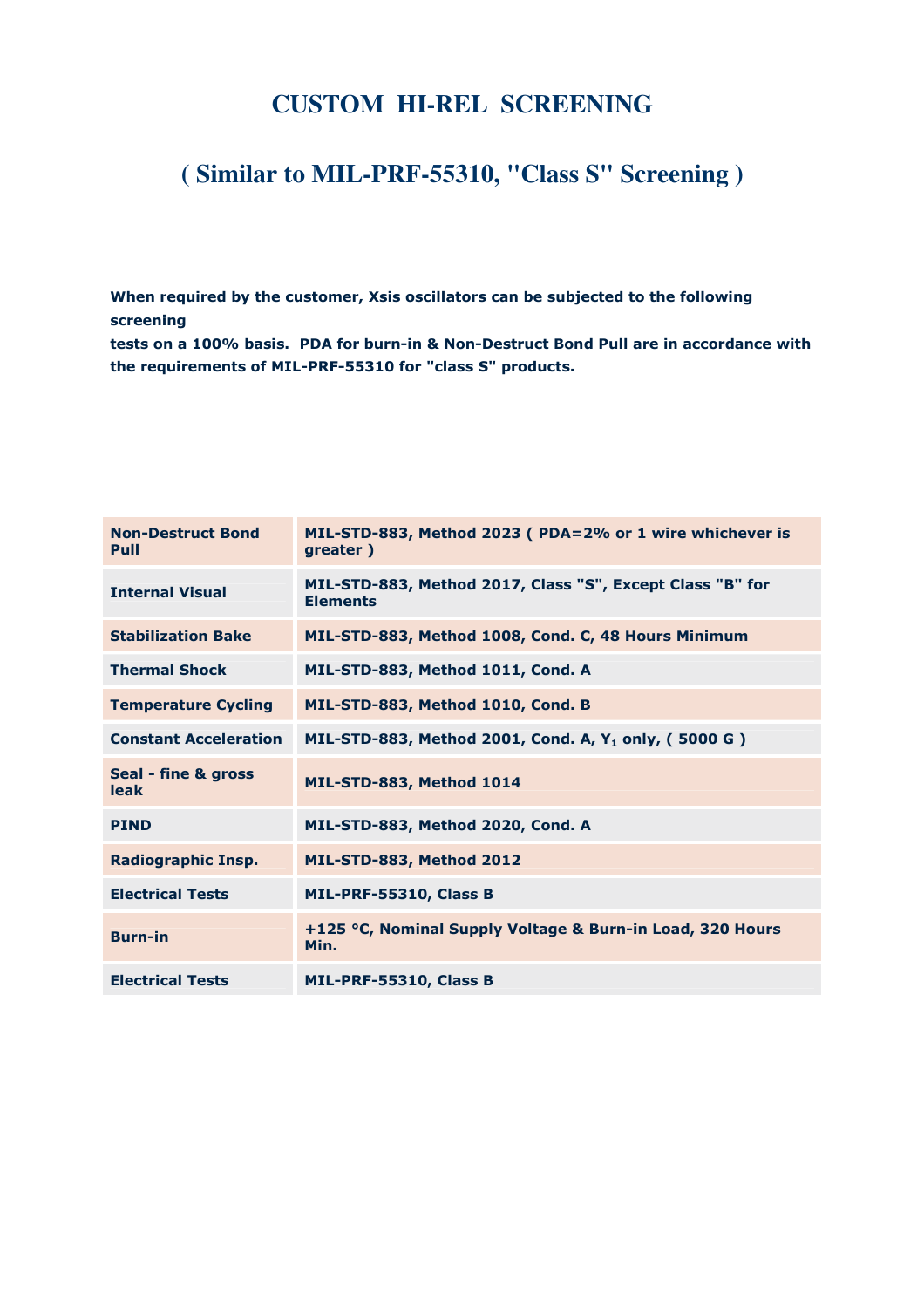## **MICROCIRCUIT CRYSTAL OSCILLATOR**

## **TERMINOLOGY**

| <b>Nominal</b><br><b>Frequency</b>                                                                  | <b>Customer specified frequency</b>                                                                                                                                                                                                                                          |
|-----------------------------------------------------------------------------------------------------|------------------------------------------------------------------------------------------------------------------------------------------------------------------------------------------------------------------------------------------------------------------------------|
| <b>Frequency</b><br>Accuracy @ +25 °C<br>(Setting and/or<br><b>Calibration</b><br><b>Tolerance)</b> | How close to the specified frequency the output frequency is<br>factory adjusted at $+25$ °C.                                                                                                                                                                                |
| <b>Frequency</b><br><b>Stability Vs.</b><br><b>Temperature</b>                                      | The maximum frequency deviation over a specified temperature<br>range with respect to the frequency measured at +25 °C $\pm$ 1 °C.<br>This can be expressed as a percentage, PPM, or in scientific<br>notation, e.g. $\pm$ 0.005%, or $\pm$ 50PPM, or 50(10) <sup>-6</sup> . |
| <b>Operating</b><br><b>Temperature</b><br>Range                                                     | The operating temperatures range over which the frequency<br>stability and other electrical parameters must remain within their<br>specified limits.                                                                                                                         |
| <b>Aging</b>                                                                                        | Long term frequency changes which are due primarily to variations<br>in the crystal and other oscillator components.                                                                                                                                                         |
| <b>Input Current</b>                                                                                | The current drawn by the device from the power source at a<br>specified supply voltage.                                                                                                                                                                                      |
| <b>Rise Time (TTL)</b>                                                                              | The time required for output voltage to rise from 0.6 VDC to 2.2<br>VDC.                                                                                                                                                                                                     |
| <b>Rise Time (CMOS</b><br><b>&amp; ECL)</b>                                                         | The time required for output voltage to rise from 10% to 90% of<br>the peak to peak output.                                                                                                                                                                                  |
| <b>Fall Time (TTL)</b>                                                                              | The time required for output voltage to drop from 2.2 VDC to 0.6<br>VDC.                                                                                                                                                                                                     |
| <b>Fall Time (CMOS &amp;</b><br>ECL)                                                                | The time required for output voltage to drop from 90% to 10% of<br>the peak to peak output amplitude.                                                                                                                                                                        |
| <b>Symmetry (TTL)</b>                                                                               | The percentage of time the output voltage is above the TTL<br>threshold $(1.4VDC @ +25 °C)$ .                                                                                                                                                                                |
| <b>Symmetry (CMOS</b><br><b>&amp; ECL)</b>                                                          | The percentage of time the output voltage is above the 50% of the<br>peak to peak output amplitude                                                                                                                                                                           |